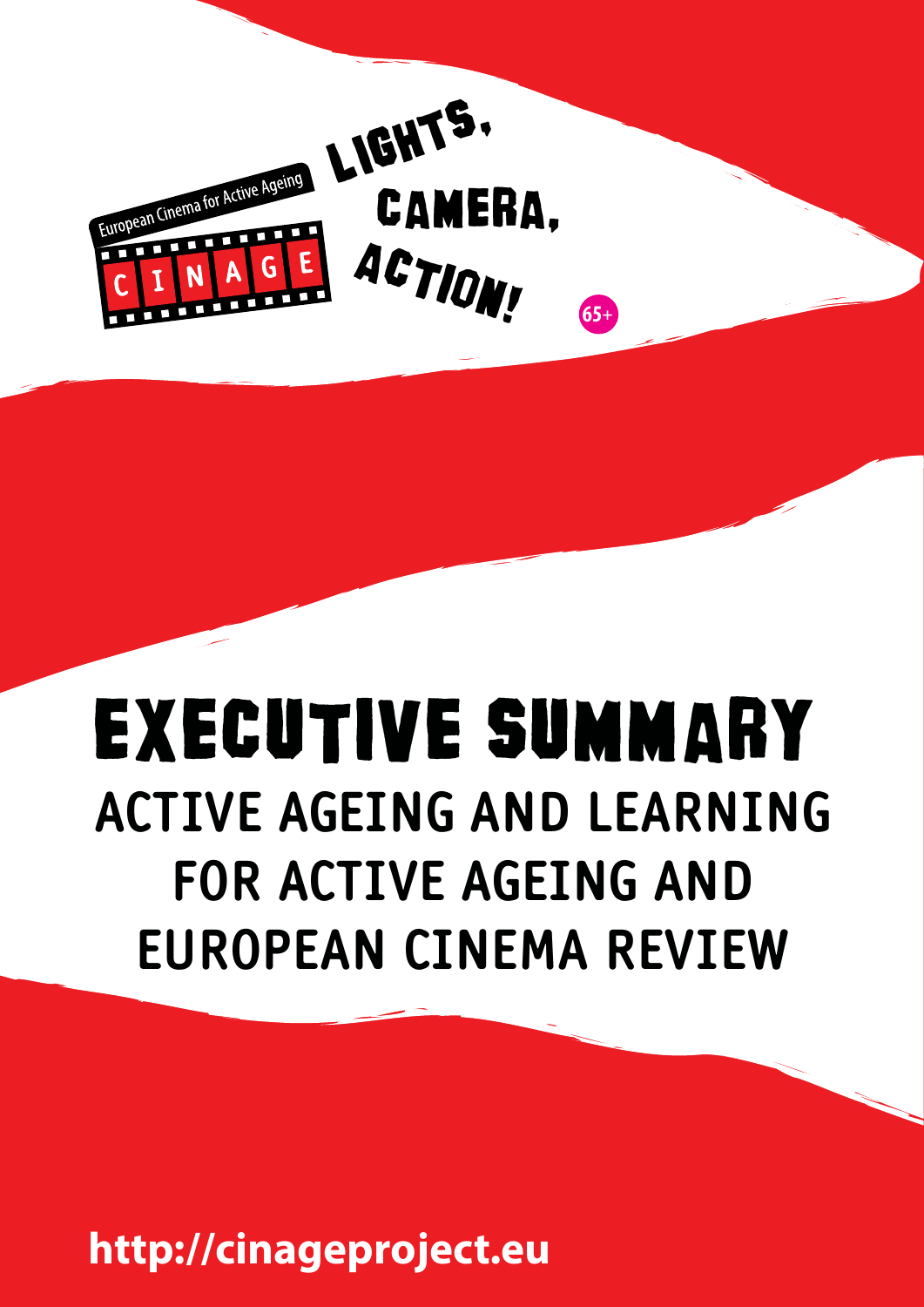#### **Introduction**

The purpose of the CINAGE Project is to produce, test and validate a course targeted towards senior populations in the EU. The Project is developed by four partners, the lead partner being Portugal and the three other partners Italy, Slovenia and the UK. The Course will be based firstly upon a review of approaches towards the six competencies, identified by the EU as significant in developing policy towards active ageing within the EU and, secondly, upon a review of European Cinema. The two reviews will seek to provide an overarching review of attitudes towards active ageing, based upon a review of the literature on active ageing in the four partner countries, as well as an assessment of the popular stereotypes that can be discerned in European cinema. Central to the development of the course will be self- reflection based upon, initially, the review of cinema, and developed by members of the Focus Groups selected by each partner to review European cinema. The Course itself will focus upon developing short films, whilst the selection of the six feature films that make up the CINAGE course package will provide a starting platform for continuing self-reflection by Course participants.

### **ACTIVE AGEING AND LEARNING FOR ACTIVE AGEING**

#### **1. Background and methods**

The European Commission identified active and healthy ageing as a very important area. A structured critical literature review used evidence from 2000 onwards, across UK, Italy, Slovenia and Portugal. The review considered six competencies for active ageing: Learning; Civic and Community; Health; Emotional; Financial/Economic; Technological, in EU, national, and regional (Umbria) contexts.

#### **2. Demographic context and active ageing principles**

<u>......................</u>

Rising life expectancy across the four countries poses challenges: in Portugal the population aged 65+ is projected to rise from 19.5%in 2011 to 35.72% in 2050; in Slovenia the proportion aged 65+ is expected to rise from 24.8% in 2020 to 33.5% in 2059, in Umbria, the population aged 65+ currently totals 23.2%, and in the UK 2030 there will be 51% more people aged 65+ compared to 2010. The four areas in the 2012 European Year for Active Ageing are employment, social participation, independent, healthy and secure living; and enabling environment (EU, 2013). Underlying principles include sustaining a balanced life-course process; positive definitions; inclusiveness; multi-dimensional and empowering approaches.

#### **3. The competencies**

Learning. The trend is for participation among older people to be higher in non-formal than formal learning, and to lessen with age. The University of the Third Age (U3A) has played a vital role. In Portugal U3As are mainly urban, and include various areas and subjects, including arts (as theatre or painting), socialisation or travel and study visits. In Slovenia, networks of U3As and

# http://cinageproject.eu<sup>17</sup>



This project has been funded with support from the European Commission. Learning The document reflects the views only of the author, and the Commission cannot be<br>Programme held responsible for any use which may be made of the information contained therein.

п

. . . . . . . . . . . . . . .

Action! **65+**

**MOREMAN CAMERICATS.**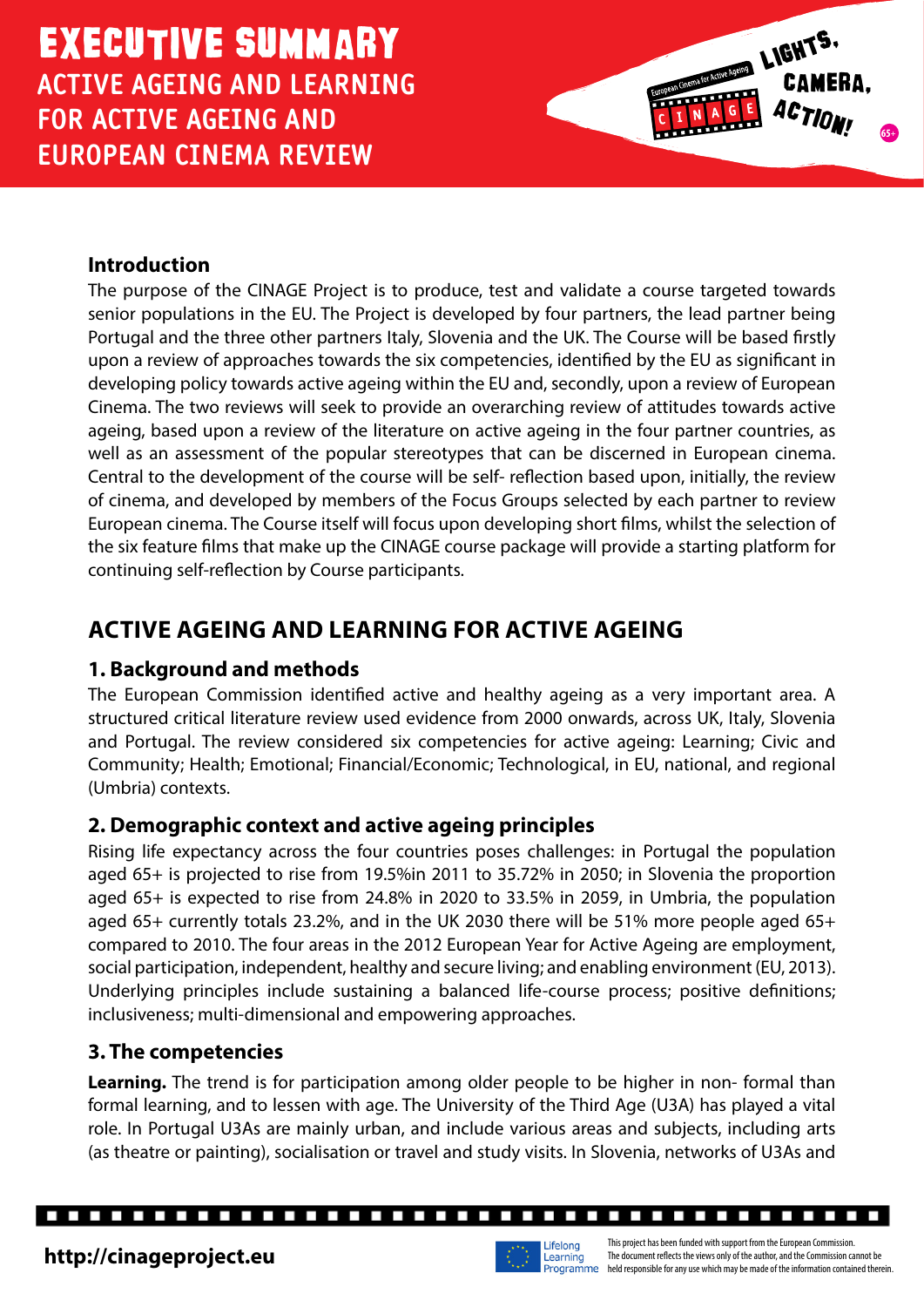

other providers support personal growth, paid or non-paid work, active citizenship and local development. In Italy, U3As play a vital role to overcome the dropping involvement of older people, in the UK U3A learning strongly engages with health and emotional interests, less strongly with others. Lifecourse inequalities impact on later life learning.

**Civic and community.** Civic and community participation can be assisted by flexible retirement transitions, supporting volunteering opportunities, recognising and rewarding family care, and valuing creative activity. As in Portugal, project interventions can encourage active ageing through improving community environments supporting social participation and inclusion. Education can promote skills for democratic citizenship, as in Slovenia. The growth of volunteering in Italy runs alongside traditions of family care (grand-parenting). In the UK volunteering is strongly targeted in spite of cuts in financial support to the voluntary sector.

**Health.** Promoting health for active ageing needs to take account of diversity by age and health status. The Portuguese National Health plan promotes intervention principles of autonomy, active participation, self-fulfilment and dignity. In Slovenia, a high proportion of older people have a long-standing illness: self-care depends on functional capacity, opportunities for stimulating activity, and attitudes. In Italy, the focus is on lifecourse lifestyle and on integrated home care. In the UK, influences on well-being include an asset based outlook, social engagement and setting own norms. Informal learning with social engagement can improve wellbeing.

**Emotional.** The evolution of family structures is a big factor in emotional wellbeing in Portugal where a focus needs to be on appropriate homes for older people. In Slovenia mental and emotional concerns are a most frequent reason for using primary health care: positive leisure activities are predictive of emotional satisfaction. In Italy the crucial role of extended family and friendship in emotional wellbeing is known, along with independence, dignity, care and support. In the UK, research highlights the importance of independence, control, autonomy and activities that reduce loneliness.

**Financial/economic.** Labour force participation, a key factor in promoting active ageing, fell substantially in Portugal from 78% in 1974 to 52% in 2008. In Slovenia, only 1 in 3 of people aged 55+ are employed. In the UK, long-term unemployment is highest among over 50s. There is a need for non-discriminatory attitudes at work and pension systems rewarding later retirement to reduce financial anxiety. In Italy retirement tends to be sudden; rising proportions of the elderly live alone.

**Technological.** In Portugal where older people use computers less, training is needed for digital inclusion towards autonomy, and social participation. In Slovenia, both assistive technology and internet use needs developing: older people alone are disadvantaged if not internet users. In Italy internet use is growing among older people, but households with only older people are less skilled. In the UK older people value digital, but need support as circumstances and technology move on.

# http://cinageproject.eu<sup>17</sup>

....................



П

 $\Box$ 

Г п

> This project has been funded with support from the European Commission. Learning The document reflects the views only of the author, and the Commission cannot be<br>Programme held responsible for any use which may be made of the information contained therein.

П П П П

**. . . .**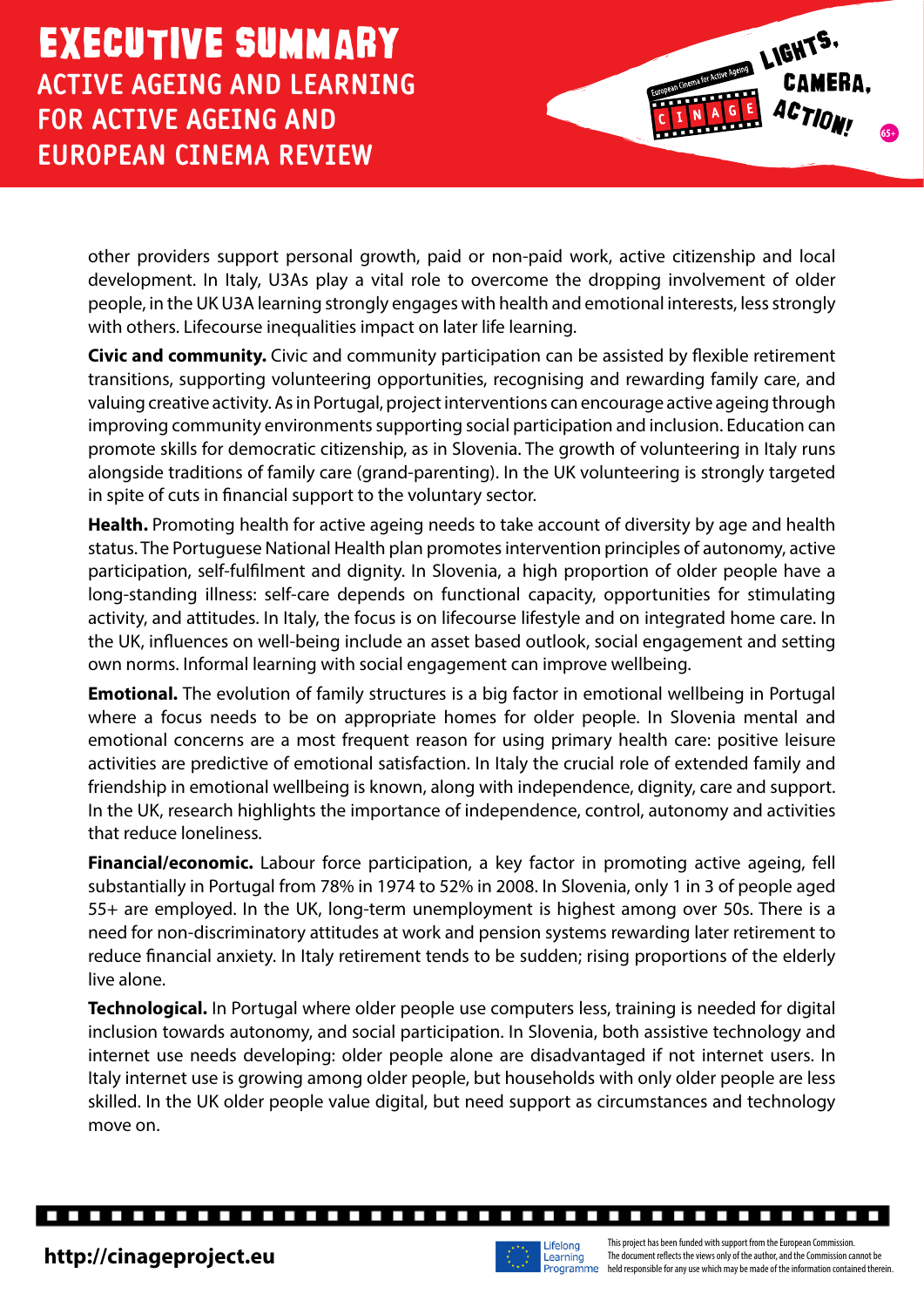#### **4. Needs and recommendations**

A lifecourse learning approach is vital, considering diversity, citizenship, creative leisure, relationships, resilience, and removing structural barriers. Strengths of U3As can be expanded through effective partnerships and activating other learning sectors. Portugal emphasized joining up different policies, public and private initiatives, principles of autonomy, participation, self-fulfillment and dignity, action for caregivers and developing more participatory and learning spaces. Slovenia emphasised the need for formal and informal education towards knowledge, culture and self-realisation, dialogue between different older ages, and passing knowledge across generations. Older age needs a holistic, less medicalised approach, considering the balance between happy and productive later life. Gender issues need attention. Lifelong education requires more flexible transitions from work. Italy recommended a professional qualification of expert in lifelong learning; and further training for work-retirement transitions. Older people's increasing commitment to volunteering needs to be seen as a strength. The UK recommended including older learners in educational planning, affordable courses, increasing pre-retirement training, challenging inequalities, developing opportunities to fit volunteering with informal care and leisure interests, and promoting health through peer networks. An empowering, strengths based focus is needed, respecting the variety and resources of older people. Finally, society needs challenging imaginatively to rethink older age.

## **EUROPEAN CINEMA REVIEW**

#### **5. Background and methods**

The central element of the CINAGE Project is to explore the way in which contemporary European Cinema reflects the six competencies and this research was conducted in parallel to the research into active ageing and learning.

Focus Groups of up to twelve members were based upon cross-section of gender and age ranges from 55 – 60+, and selection was based upon people who were people involved in active learning, either as participants or providers, and experts European Cinema.

Each partner country held two full meetings of the Focus Groups, an initial one that introduced members to each other and to the CINAGE project itself. The approach towards reviewing films were also discussed. After the viewing period, an intensive month during which each member of the Focus Group was required to watch and provide comment upon twelve films, a Final Meeting was held.

The final meeting considered not only the general response of the group towards the films, but also a discussion about the process of review and response to the CINAGE Project. Discussions included responses to the six competencies as well as to the way in which the competencies were portrayed. Discussions also included comments on the relevance of the six competencies to the member's own lives and experience.

# 



**. . . . . . .** 

Г п

This project has been funded with support from the European Commission. The document reflects the views only of the author, and the Commission cannot be http://cinageproject.eu<br>Programme held responsible for any use which may be made of the information contained therein.

п П п

. . . . . . .

Action! **65+**

**MOREMAN CAMERICATS.**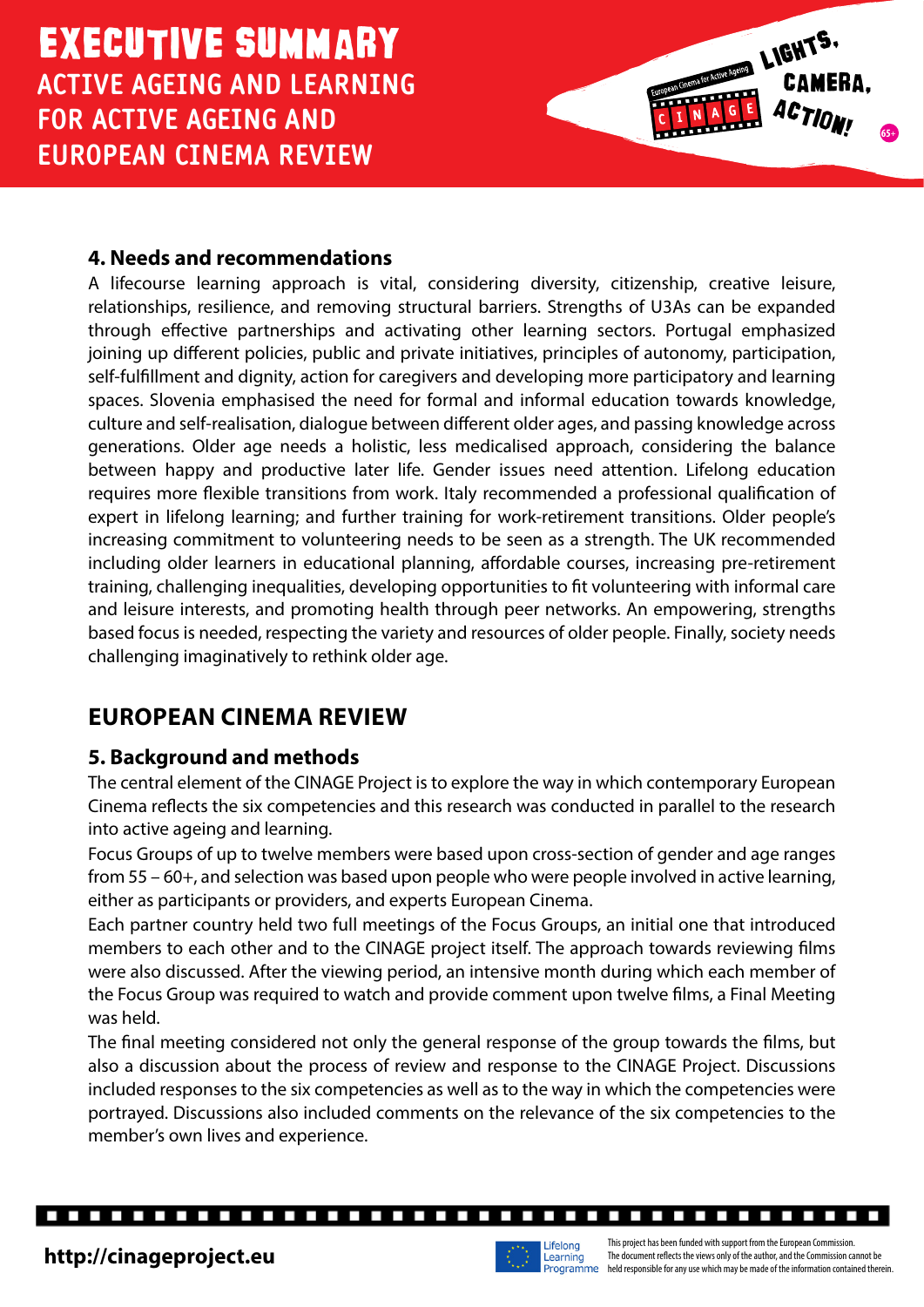#### **6. Film Analysis**

At the first partnership meeting it was decided that each partner should selected three films with each partner being allocated a selection of EU countries from which to select the three films with each partner nominating an individual with expertise in cinema to oversee the selection. Apart from the specific requirements that each film should reflect as many of the six competencies as possible, the films selected had to have sub-titles in the appropriate languages. Each partner screened a large number of films either via national and international film databases or through viewing before arriving at the final selection of the three films nominated. The films selected for viewing were: *Amour* (France), *Saraband* (Sweden),*The Best Exotic Marigold Hotel* (UK), *Mid-August Lunch* (Italy), *Night Boats* (Croatia) *Good to Go* (Slovenia), *Vidage Perdu* (Belgium), *Cloud 9* (Germany), *A Lady in Paris* (France), *Empties* (Czech Republic), *Before Twilight* (Poland) and *Elsa and Fred* (Spain). Each member of the focus group was provided with a copy of the film on DVD, or via downloads, and had to complete a series of questionnaires on each film. With each film, the focus group members had to comment upon the approach to each of the six competencies and whether the film treated the competency negatively or positively from the perspective of active ageing. Assessments of characterisation were also made, together with an overall response to the films. There were some interesting differences of opinion. The United Kingdom tended to approve of films that they felt were honest and realistic about the problems of active ageing with regard to the six competencies whilst Slovenia and Portugal tended to support films that showed active ageing in a positive light. Thus whilst Best Exotic Marigold Hotel was admired by most Focus Group members elsewhere, in the United Kingdom it was regarded as over-optimistic and unrealistic as a result.

#### **7. Final Questionnaires**

This difference of approach was also reflected in the Final Questionnaires that explored the themes and ideas around the six competencies themselves. Particularly interesting however were the responses of the concept of ageing itself, including the age when old age began (55 onwards), the different stages of ageing, and the variations. Some members felt that economic wellbeing was most significant, whilst others felt that health was more important.

Focus Group members were also asked to reflect upon the reason why they liked watching films, with responses ranging from being entertained and comforted, cultural habit, the wish to be informed as well as entertained.

#### **8. Response to the CINAGE project**

Each Focus Group member was asked to comment on the CINAGE project. There was general enthusiasm for the project with many members feeling it was both an innovative and necessary project and one that would add knowledge and understanding to the needs of senior citizens in the EU. There was a general response that the requirement to watch all twelve films and complete questionnaires had been rather onerous and that the requirement to relate each film to the six competencies had not necessarily helped in assessing the value of the films to active agers.

# http://cinageproject.eu<sup>17</sup>



**. . . . . . .** 

Г П



п П

. . . . . . .

Action! **65+**

**MORENT AND ACTION TS.**